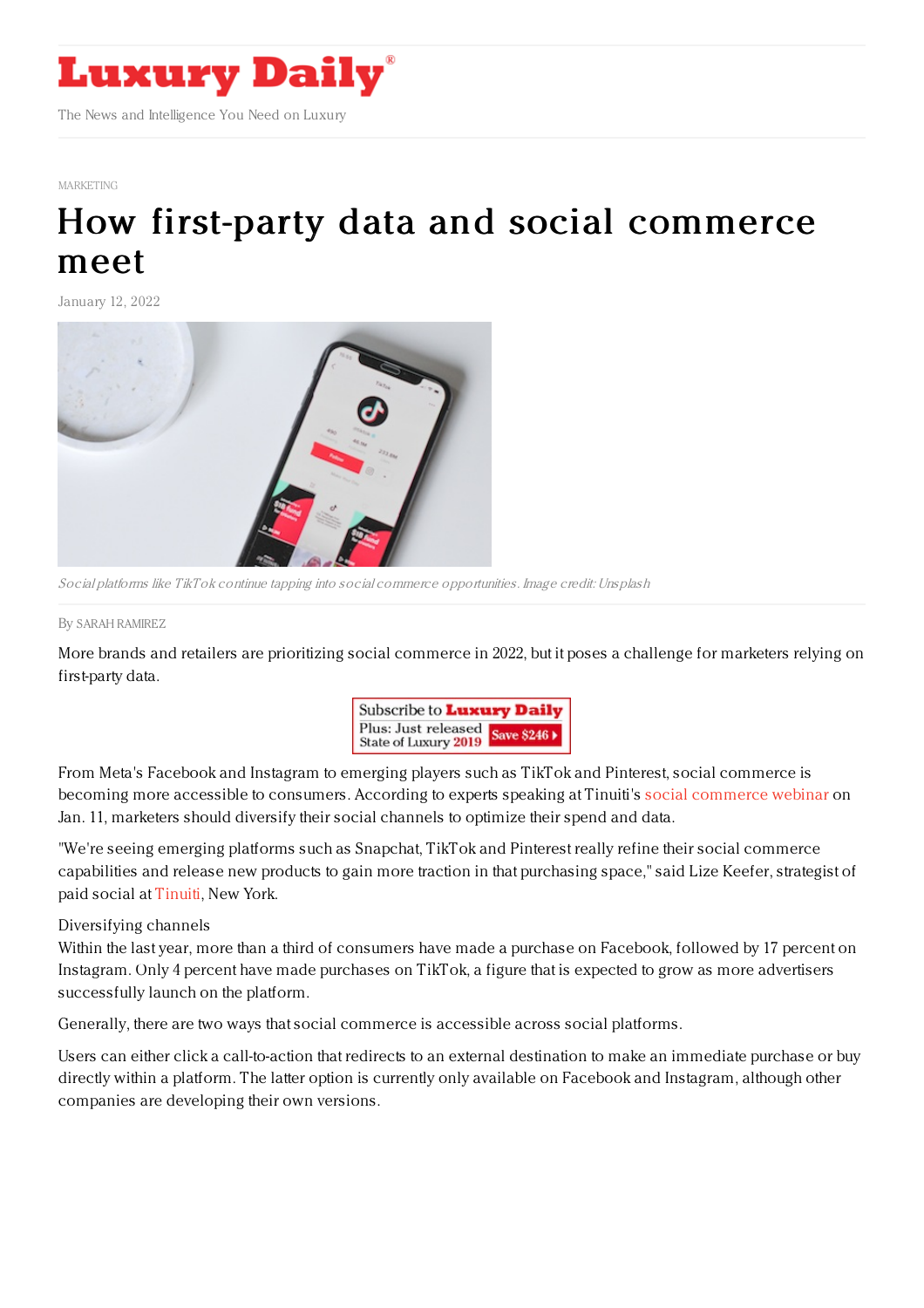

Dior and Snapchat introduced anAR filter for the B27 sneakers. Image credit: Dior/Snapchat

For now, however, most social purchases are made on the retailer's owned product page which is essential for new customer acquisition and driving repeat purchases.

One way to encourage product discovery and conversions is leveraging other offerings on social platforms, such as AR lenses specifically for brands in fashion and beauty. For instance, French fashion label Dior is among the luxury brands that have found success with virtual try-ons on Snapchat.

Working with influencers is another way that brands can foster consumer trust, especially among younger consumers. About half of Gen Z consumers trust recommendations from influencers, and two-thirds follow influencers on social media.

Although brand trust and credibility are other important aspects behind consumers' purchase decisions, ad placement and optimization cannot be overstated.

"The biggest piece of advice here is to opt into as many placements as possible," Ms. Keefer said. "We want to make sure that we're keeping costs down and the best way to do that is optimize into all placements if you can."



Ms. Keefer also noted that cost-per-impression has increased since measurable audiences have essentially diminished as more consumers have opted out of tracking.

"It's really important to test out new channels, new campaigns, new ad sets and understand what's working for you," said Richard Harris, founder/CEO at [Black](https://www.blackcrow.ai/) Crow AI, New York.

"Making sure that you do own your own data is so key to being able to build relationships with your customers," he said. "We're seeing that data and the customer relationship have become synonymous."

## Challenges and opportunities

As social platforms build up their commerce strategies, brands need to safeguard and own data about their consumers instead of ceding it to technology companies.

According to Mr. Harris, this is why it is important to use social commerce to draw shoppers to owned ecommerce sites to glean more first-party data.

"All those data points are happening online as well in your digital store," Mr. Harris said. "Things like how users behave in session, how deeply they scroll, how fast they're moving, how detailed their searches are, how often they come back, what products they look at."